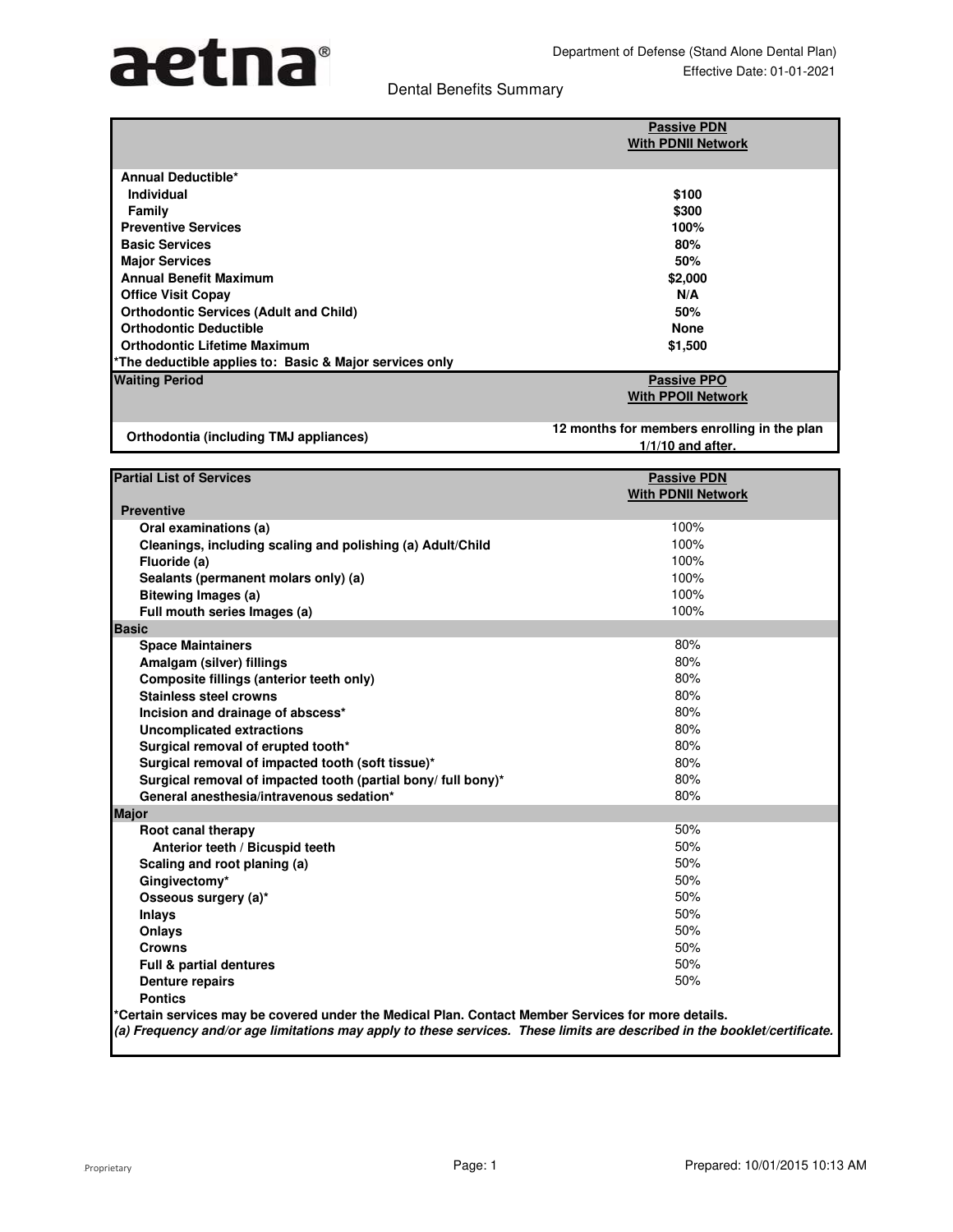# aetna®

Dental Benefits Summary

### **Other Important Information**

This Aetna Dental® Preferred Provider Organization (PDN) benefits summary is provided by Aetna Life Insurance Company for some of the more frequently performed dental procedures. Under the Dental Preferred Provider Organization (PPO) plan, you may choose at the time of service either a PDN participating dentist or any nonparticipating dentist. With the PDN plan, savings are possible because the participating dentists have agreed to provide care for covered services at negotiated rates. Non-participating benefits are subject to usual and prevailing charge limits, as determined by Aetna.

### **Emergency Dental Care**

If you need emergency dental care for the palliative treatment (pain relieving, stabilizing) of a dental emergency, you are covered 24 hours a day, 7 days a week.

When emergency services are provided by a participating PDN dentist, your co-payment/coinsurance amount will be based on a negotiated fee schedule. When emergency services are provided by a non-participating dentist, you will be responsible for the difference between the plan payment and the dentist's usual charge. Refer to your plan documents for details. Subject to state requirements. Out-of-area emergency dental care may be reviewed by our dental consultants to verify appropriateness of treatment.

## **Partial List of Exclusions and Limitations\* - Coverage is not provided for the following:**

- 1. Services or supplies that are covered in whole or in part:
	- (a) under any other part of this Dental Care Plan; or
	- (b) under any other plan of group benefits provided by or through your employer.
- 2. Services and supplies to diagnose or treat a disease or injury that is not:
	- (a) a non-occupational disease; or
		- (b) a non-occupational injury.
- 3. Services not listed in the Dental Care Schedule that applies, unless otherwise specified in the Booklet-Certificate.
- 4. Those for replacement of a lost, missing or stolen appliance, and those for replacement of appliances that have been damaged due to abuse, misuse or neglect.

5. Those for plastic, reconstructive or cosmetic surgery, or other dental services or supplies, that are primarily intended to improve, alter or enhance appearance. This applies whether or not the services and supplies are for psychological or emotional reasons. Facings on molar crowns and pontics will always be considered cosmetic.

6. Those for or in connection with services, procedures, drugs or other supplies that are determined by Aetna to be experimental or still under clinical investigation by health professionals.

7. Those for dentures, crowns, inlays, onlays, bridgework, or other appliances or services used for the purpose of splinting, to alter vertical dimension, to restore occlusion, or to correct attrition, abrasion or erosion.

8. Those for any of the following services (Does not apply to the DMO plan in TX):

(b) a crown, bridge, or cast or processed restoration if a tooth was prepared for it before the person became a covered person; or (a) an appliance or modification of one if an impression for it was made before the person became a covered person;

(c) root canal therapy if the pulp chamber for it was opened before the person became a covered person.

9. Services that Aetna defines as not necessary for the diagnosis, care or treatment of the condition involved. This applies even if they are prescribed, recommended or approved by the attending physician or dentist.

10. Those for services intended for treatment of any jaw joint disorder, unless otherwise specified in the Booklet-Certificate.

11. Those for space maintainers, except when needed to preserve space resulting from the premature loss of deciduous teeth.

12. Those for orthodontic treatment, unless otherwise specified in the Booklet-Certificate.

13. Those for general anesthesia and intravenous sedation, unless specifically covered. For plans that cover these services, they will not be eligible for benefits unless done in conjunction with another necessary covered service.

14. Those for treatment by other than a dentist, except that scaling or cleaning of teeth and topical application of fluoride may be done by a licensed dental hygienist. In this case, the treatment must be given under the supervision and guidance of a dentist.

15. Those in connection with a service given to a person age 5 or older if that person becomes a covered person other than:

(a) during the first 31 days the person is eligible for this coverage, or

(b) as prescribed for any period of open enrollment agreed to by the employer and Aetna. This does not apply to charges incurred:

(i) after the end of the 12-month period starting on the date the person became a covered person; or

(ii) as a result of accidental injuries sustained while the person was a covered person; or

(iii) for a primary care service in the Dental Care Schedule that applies as shown under the headings Visits and Exams, and X-rays and Pathology.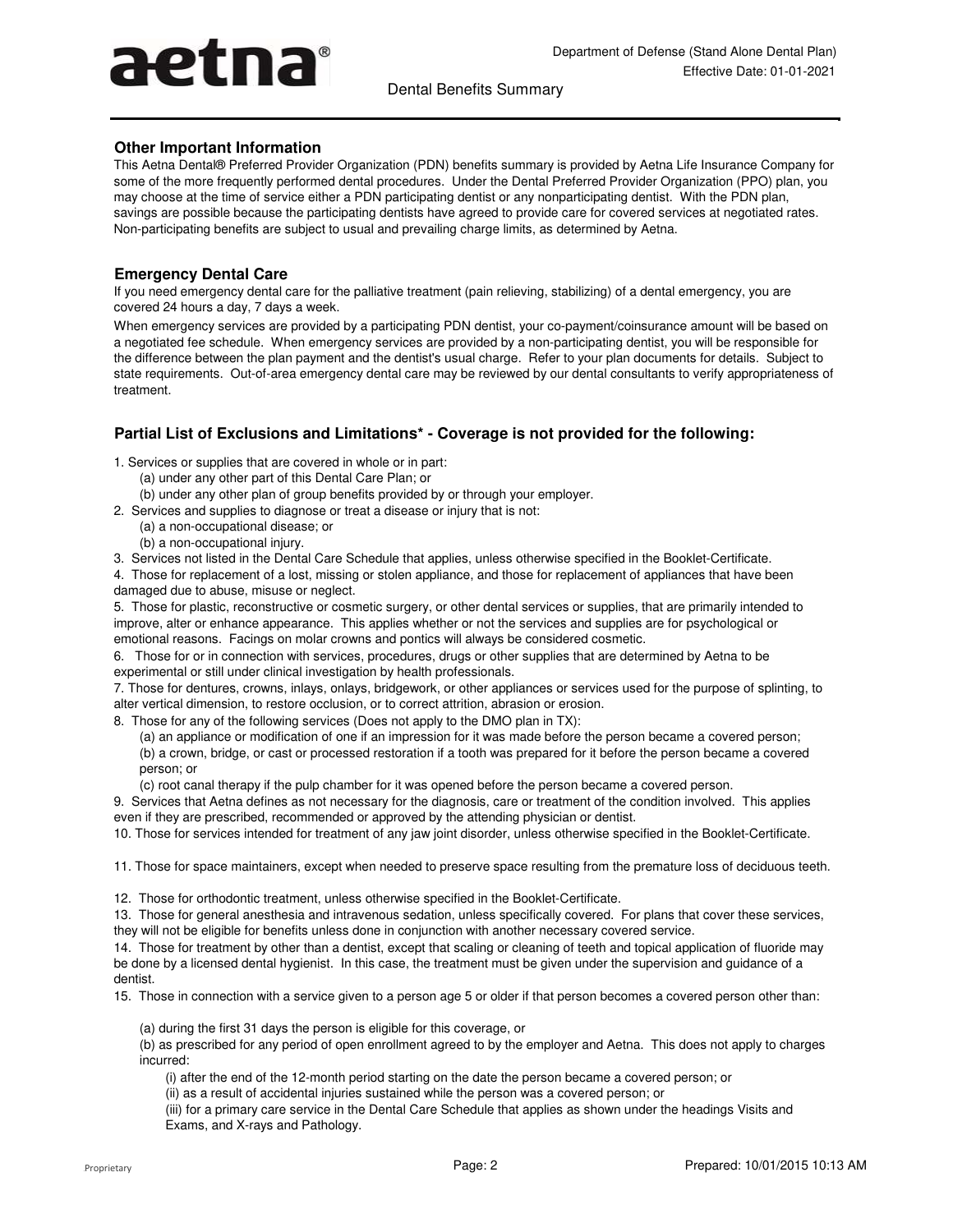

#### Dental Benefits Summary

16. Services given by a nonparticipating dental provider to the extent that the charges exceed the amount payable for the services shown in the Dental Care Schedule that applies.

17. Those for a crown, cast or processed restoration unless:

- (a) it is treatment for decay or traumatic injury, and teeth cannot be restored with a filling material; or
- (b) the tooth is an abutment to a covered partial denture or fixed bridge.

18. Those for pontics, crowns, cast or processed restorations made with high-noble metals, unless otherwise specified in the Booklet-Certificate.

19. Those for surgical removal of impacted wisdom teeth only for orthodontic reasons, unless otherwise specified in the Booklet-Certificate.

20. Services needed solely in connection with non-covered services.

21. Services done where there is no evidence of pathology, dysfunction or disease other than covered preventive services.

Any exclusion above will not apply to the extent that coverage of the charges is required under any law that applies to the coverage.

\*This is a partial list of exclusions and limitations, others may apply. Please check your plan booklet for details.

#### Replacement Rule **Your Dental Care Plan Coverage Is Subject to the Following Rules:**

The replacement of; addition to; or modification of: existing dentures; crowns; casts or processed restorations; removable denture; fixed bridgework; or other prosthetic services is covered only if one of the following terms is met:

The replacement or addition of teeth is required to replace one or more teeth extracted after the existing denture or bridgework was installed. This coverage must have been in force for the covered person when the extraction took place.

The existing denture, crown; cast or processed restoration, removable denture, bridgework, or other prosthetic service cannot be made serviceable, and was installed at least 5 years before its replacement.

The existing denture is an immediate temporary one to replace one or more natural teeth extracted while the person is covered, and cannot be made permanent, and replacement by a permanent denture is required. The replacement must take place within 12 months from the date of initial installation of the immediate temporary denture.

The extraction of a third molar does not qualify. Any such appliance or fixed bridge must include the replacement of an extracted tooth or teeth.

#### Tooth Missing But Not Replaced Rule

Coverage for the first installation of removable dentures; fixed bridgework and other prosthetic services is subject to the requirements that such removable dentures; fixed bridgework and other prosthetic services are (i) needed to replace one or more natural teeth that were removed while this policy was in force for the covered person; and (ii) are not abutments to a partial denture; removable bridge; or fixed bridge installed during the prior 5 years.

Alternate Treatment Rule: If more than one service can be used to treat a covered person's dental condition, Aetna may decide to authorize coverage only for a less costly covered service provided that all of the following terms are met:

- (a) the service must be listed on the Dental Care Schedule;
- (b) the service selected must be deemed by the dental profession to be an appropriate method of treatment; and
- (c) the service selected must meet broadly accepted national standards of dental practice.

If treatment is being given by a participating dental provider and the covered person asks for a more costly covered service than that for which coverage is approved, the specific copayment for such service will consist of:

- (a) the copayment for the approved less costly service; plus
- (b) the difference in cost between the approved less costly service and the more costly covered service.

#### **Finding Participating Providers**

Consult Aetna Dentals online provider directory, DocFind®, for the most current provider listings. Participating providers are independent contractors in private practice and are neither employees nor agents of Aetna Dental or its affiliates. The availability of any particular provider cannot be guaranteed, and provider network composition is subject to change without notice. For the most current information, please contact the selected provider or Aetna Member Services at the toll-free number on your ID card, or use our Internet-based provider directory (DocFind) available at www.aetna.com.

Specific products may not be available on both a self-funded and insured basis. The information in this document is subject to change without notice. In case of a conflict between your plan documents and this information, the plan documents will govern.

In the event of a problem with coverage, members should contact Member Services at the toll-free number on their ID cards for information on how to utilize the grievance procedure when appropriate.

All member care and related decisions are the sole responsibility of participating providers. Aetna Dental does not provide health care services and, therefore, cannot guarantee any results or outcomes.